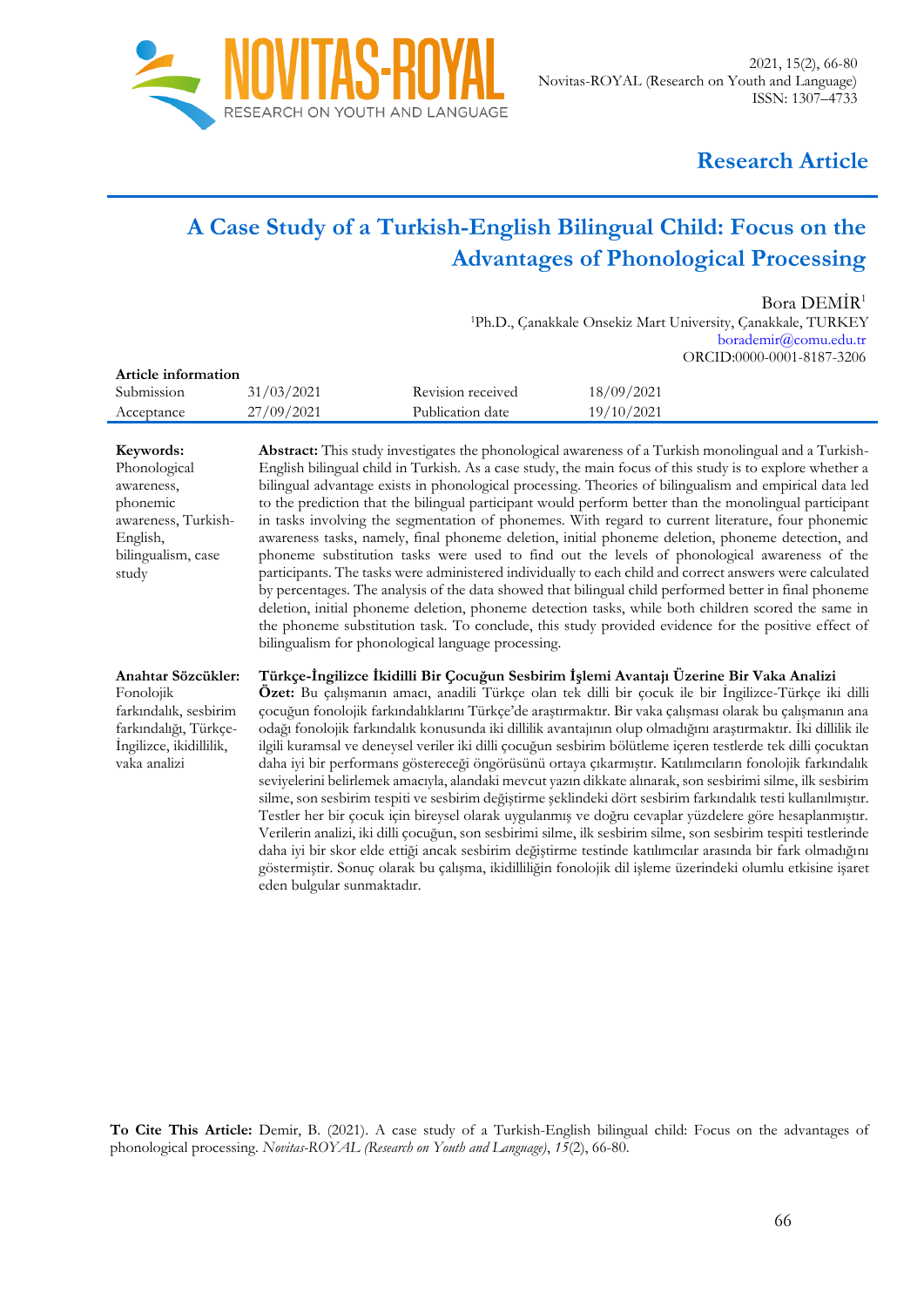# **1. Introduction**

Bilingualism is often described as a term used for people who speak two languages. It is surprising that the number of bilingual people in the world is more than the number of monolinguals. Considering 2000 or more different languages are spoken in the world, the interaction between people in different circumstances might be helpful in understanding the reasons for bilingualism today. As a result of this linguistic diversity, bilingualism is a natural outcome of socio-political issues, religious reasons, geographical distance, and migration of people due to various reasons. Moreover, bilingualism is closer to be a norm for today's modern world owing to various outcomes of globalization. The interaction of people as a result of intercultural communication today appears to be the initial reason for people to speak more than one language. According to Bialystok (2021, p. 363), "bilingualism is the glue that connects people to each other - individuals to strangers across global boundaries and children to their families and ancestors from far away countries."

Bilinguals can be classified with reference to the acquisition age of the speakers, the order of acquisition of the two languages and the speakers' proficiency levels in both languages. The first classification addresses the acquisition time of the two languages. When a bilingual acquires both languages simultaneously, they are named as simultaneous bilinguals. On the other hand, if one language is acquired following the other, the bilinguals are classified as sequential bilinguals (Döpke, 1996). Also, bilinguals can be categorized as early and late bilinguals with reference to the age of acquisition of both languages. Early bilingualism can be defined as the exposure to both languages before adolescence, while late bilinguals are considered as those who acquire one language after puberty (Bruck & Genesee, 1995). Bilinguals are distinguished based on their fluency in both languages as well. When bilinguals have similar degree of proficiency in both languages, they are called balanced bilinguals. However, when bilinguals are highly proficient in one of the two languages, they are called unbalanced (dominant in one of the languages) bilinguals. Considering the abovementioned classifications, the bilingual participant of the present study can be categorized as an early, sequential, and a balanced bilingual.

Nevertheless, regardless of the order of acquisition of both languages, bilingualism has been reported as advantageous in cognitive processing (Bialystok, 2017). These cognitive tasks include academic achievement in general (Lindholm-Leary, 2001), foreign language achievement and development (Maluch & Kempert, 2017), vocabulary development (Leseman, 2000; Lonigan, 2007), and cognitive development (Bialystok, 2017; Grosjean, 2010). These advantages reported by empirical studies can be explained both by cognitive and metalinguistic factors. Since bilinguals rely on several linguistic resources of another language, they become more capable of processing linguistic elements in another language. These cognitive cross-language transfers help the bilinguals to process various diverse linguistic elements in a more effective way. In other words, the phonological and grammatical awareness in two languages help bilinguals to process the language better than monolinguals (Hopp et al., 2019).

As for metalinguistic advantage, a large body of research has indicated a certain relationship between bilingualism and phonological processing (Ben-Zeev, 1977; Bialystok, 1986, 1988, 1999; Cummins, 1979; Hakuta & Diaz, 1985; Verhoeven, 2007). Gillon (2004) defines phonological awareness as the ability to identify and operate the sound structure of speech by noticing and distinguishing phonemic units in speech. In this sense, phonological awareness appears to be a unique metalinguistic skill that helps people perceive the sound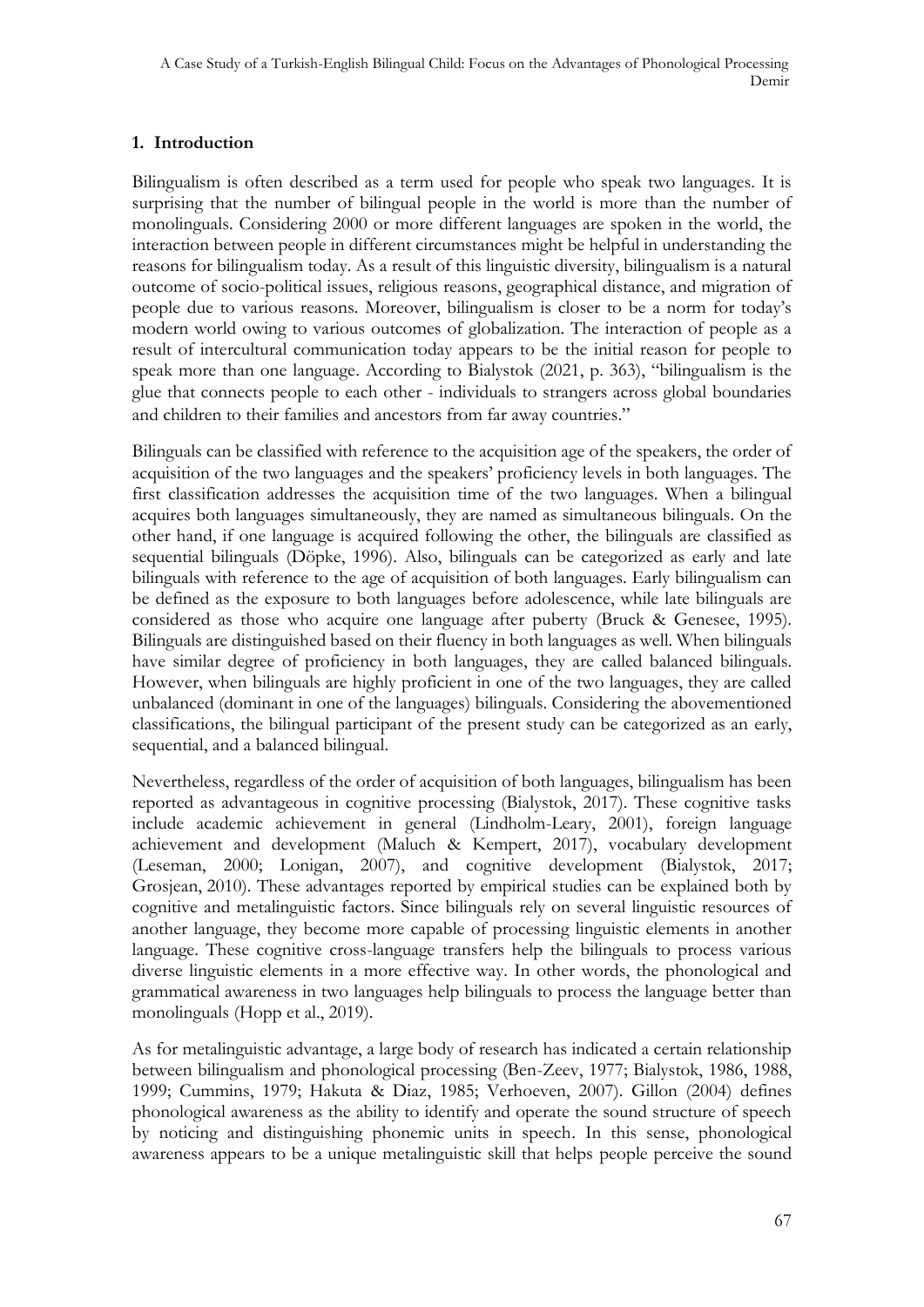units that construct words. Although empirical studies have presented a link between metalinguistic awareness and early acquisition of reading (Phillips et al., 2008; Quinn et al., 2015; Wagner et al., 1997), there is need for more studies that will focus specifically on the development of phonological awareness in early bilingual children (Bialystok, 2017).

As a term that defines an individual's consciousness, phonological structure of a vocal utterance refers to the awareness of children to reflect upon phonological segments of oral utterances by depending deeply on individual's speech perceptions (Mann, 1991). Verhoeven (1994) defines the terms as the ability referring to the division of words into phonemes and syllables, the discrimination of rimes, by the omission, addition, or replacement of phonemes within words. According to Gillon (2004), the skill of breaking down words into smaller units and to discriminate and manipulate onsets and rimes within a spoken word is the predictor of phonological awareness of an individual. The present study aims to find out phonemic awareness of the children by using phonemic tasks by defining phonemic awareness as the ability to differentiate and operate individual sounds. (i.e., the word top is made up of three phonemes:  $/t/$  /o/ /p/.

The terms phonological awareness and phonemic awareness are often confused. According to Hulme (2002), as a broader concept, phonological awareness is the ability to recognize and manipulate larger units of sound (onsets, rimes, and syllables), while phonemic awareness basically depends on the ability of the individual to manipulate only single phonemes in a word. Gillon (2004) defines phonemes as the smallest units of sounds that influence the meaning of a word and calls phonemes as an abstract concept. According to Gillon, when words are spoken, the listeners do not hear the separated phonemes in words. Hence, individuals who are more capable of distinguishing sounds in words are supposed to be possessing superior language skills (Smith et al., 2021). A number of assessment tools and procedures are used to evaluate phonological awareness, which vary in difficulty (Adams, 1990). Commonly used phonological awareness tests include tasks at the phoneme level that aim phoneme deletion and phoneme segmentation tasks (Schatschneider et al., 1999).

# **1.1. Is there a bilingual advantage?**

The positive effect of the acquisition of more than one language before puberty on the development of metalinguistic awareness has been a matter of debate for a few decades (Hakuta & Diaz, 1985). Numerous studies have presented evidence in favor of bilingual children who outperformed their monolingual counterparts in a variety of cognitive and linguistic tasks (Bialystok, 1986, 1988, 1999; Hakuta & Diaz, 1985). Bilingual children who are exposed to two different languages are also exposed to two sets of linguistic input, which in turn help them attain relatively high levels of phonological awareness (Verhoeven, 2007).

By postulating the Theory of Language Interdependence, Cummins' (1979) stated that "to the extent that instruction in a certain language is effective in promoting proficiency in that language, transfer of this proficiency to another language will occur, provided there is adequate exposure to that other language." (p. 29). Hence, as a consequence of the exposure of two languages, bilinguals gain the ability to explore language structures in more complex means than monolingual children. According to Cummins (1989), by gaining control over two language systems, bilingual children are exposed to more language input than the monolinguals that in contrast have access to only one linguistic system. This enables bilingual children to significantly have more practice in analyzing the sound structure of the two languages.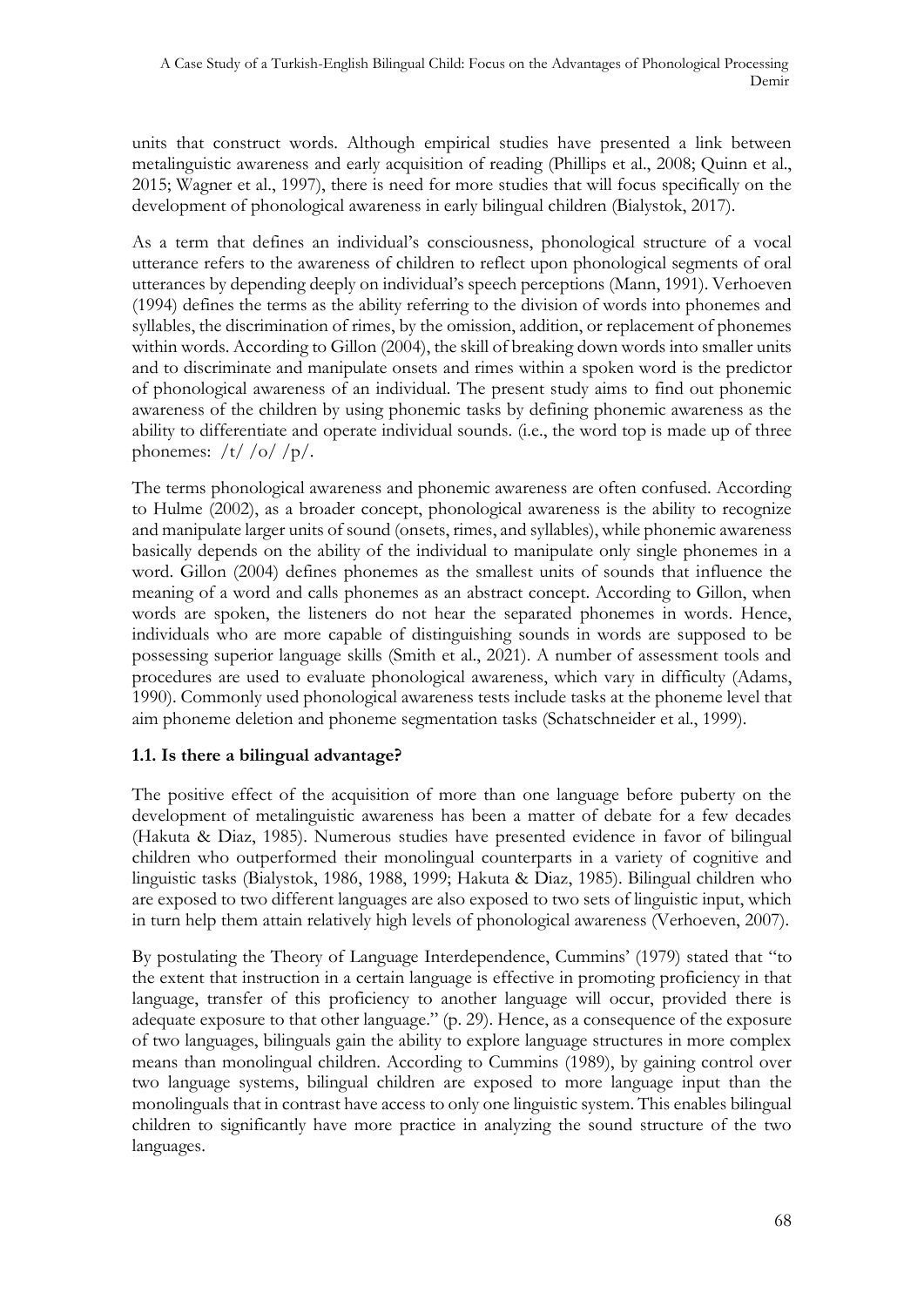By providing cognitive evidence for the interactions between bilingualism and cognitive and brain processes, Bialystok (2017) asserts that having access to two languages enables the bilinguals a more intentional approach to language and superior metalinguistic abilities. However, bilingualism does not always possess an advantage on metalinguistic skills. It is found to be advantageous on other factors affecting the metalinguistic competencies such as the similarity of the sound structure of the two languages. (Bialystok et al., 2003; Goetz, 2003).

Bialystok (2017) postulated that the role of bilingualism in aspects of language acquisition, metalinguistic awareness, or cognitive ability is important in explaining the bilingual advantage in childhood. However, the main focus of the present study is to find out bilingual advantage in phonological processing only, and cognitive factors are not controlled along with other physiological differences between the participants.

In line with the present study, Incecay and Soruç (2013) investigated the link between the level of oral language development and that of phonological awareness of two Turkish-English bilingual children and one monolingual child with an average age of 3.5. For data collection, the participants were given a picture description or storytelling task to measure the phonological awareness. The study concluded oral proficiency level as a poor predictor of the development of phonological awareness in bilingual children.

# **1.2. The assessment of phonological awareness**

The assessment of phonological awareness of children basically aims to decide whether children have the ability to hear, understand, and manipulate sound units in specific languages (Sodoro et al., 2002). Children are capable of processing certain elements of languages parallel with their cognitive and linguistic development. Hence using appropriate assessment tasks and methods is crucial in understanding the children's ability to manipulate linguistic structures. According to McBride and Chang (1995), the aim of the assessment of phonological awareness should focus on children's ability to fulfill mental manipulations on speech segments such as deleting the onset or initial sound of a word or detecting similarities between words. Similarly, Perfetti (1991) presented that seven years old children are usually capable of blending phonemes to form words, segmenting phonemes within words, and deleting phonemes from words.

According to Schatschneideret al. (1999), although a variety of assessment tools and procedures are used to assess phonological awareness of children, researchers should be attentive about the participants' ability level to be able to process the language at the phonemic level, including phoneme deletion and phoneme segmentation tasks. Phonological processing tasks that require children to manipulate phonemes by phoneme deletion tasks are acceptable instruments for measuring phonological awareness ability in the 5-8 year age group (Goldsworthy, 2001). Phonological awareness tasks vary in difficulty. According to Adams (1990), there are five levels of tasks. The first level as having an ear for sounds, the second level refers to as oddity tasks, and involves the ability to detect the different sounds, the third level is the ability to blend individual phonemes into a word, the manipulation of phonemes is the type of task included in the fourth level of phonemic awareness involves the ability to isolate individual phonemes and then delete, reorder, or add extra phonemes, which is the focus of the present study, the fifth level includes phoneme segmentation tasks (Adams, 1990; Sodoro et al., 2002).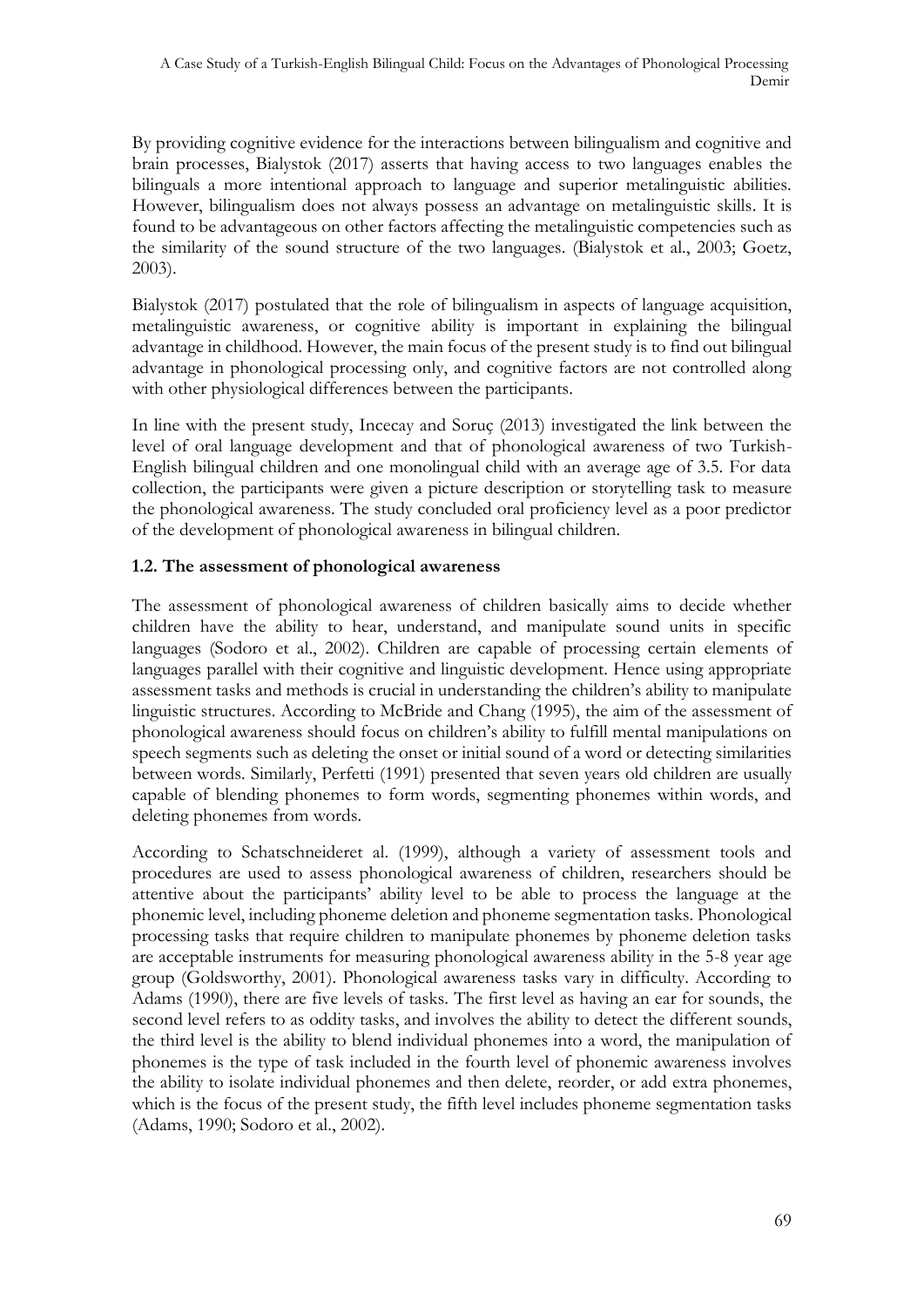Considering the age of the participants and the skills suggested by the literature, three levels of phonological awareness- onset-rime, syllable, and phoneme- proposed by Liberman et al. (1974) and Goswami and Bryant (1990), the tasks were designed to measure phonological awareness of the participants only at the phonemic level. Since the participants for the present study were first graders, they have already possessed a considerably high level of oral organization and have already started to learn alphabetic principles and become literate, the syllable or onset-rime level of phonological awareness tasks were considered to be too simplistic. Also, phonemes were considered to be suitable phonemic awareness measures for seven-years-old school children, as it is easily measured.

It is important to note that the tasks included both words and non-words of Turkish language. There are several reasons for using an instrument involving both words and nonwords in this study. According to Stuart (1990), non-word items are used to lower orthographic strategies and encourage purer phonological processing. Non-words are considered helpful stimuli for bilingual studies because they could be adapted for language objectivity. Metsala (1999b) reports that young children's performances on phonological awareness task items that involved highly familiar words are better than task items involving less familiar words or non-words. According to Elbro (1996), the reason is that once a child's ability to recognize spoken words develops, phonological representations of spoken words stored in memory become more and more segmental as whole word representations move to phoneme size units.

Since the present study considers phonological awareness as a general language-unspecific cognitive ability rather than a language-dependent skill that differs for both languages, the non-words used in the instrument were developed and adapted for both Turkish and English to be free of meaning for each language. This process aims to minimize the advantages or disadvantages for either group (Durgunoğlu et al., 1993; Verhoeven, 1994).

# **1.3. Phonological aspects of Turkish**

Since the present study aims to explore phonological processing performances between a bilingual and a monolingual child in Turkish, it is necessary to give brief information on Turkish phonological process since the tasks were designed according to the phonemic structure of Turkish language.

Owing to its unique phonetic structure, Turkish is a particularly remarkable language for phonological processing studies. As an agglutinating language, Turkish words are made by adding strings of suffixes before or after a root. Also, vowel harmony is one of the most distinguishing characteristics of Turkish language. There are eight vowels in Turkish, which are either all back  $(a, t, o, u)$  or all front  $(e, i, \ddot{o}, \ddot{u})$  vowels. Besides, all the letters correspond to a phoneme. The most common syllable types in Turkish language are V, VC, CV, and CVC. According to Öney and Durgunoğlu (1997), identifying individual phonemes in Turkish is generally easy since the common syllable types are those without consonant clusters (Arıkan & Yılmaz, 2019).

Due to its agglutinating structure, speakers of Turkish constantly manipulate the root words by adding or subtracting affixes to create new words. Hence, speakers of Turkish have to attend to the phonological characteristics of suffixes, choosing between alternate surface forms of the suffix based on phonological criteria. As a result of these phonological characteristics, the development of spoken Turkish is supposed to facilitate phonological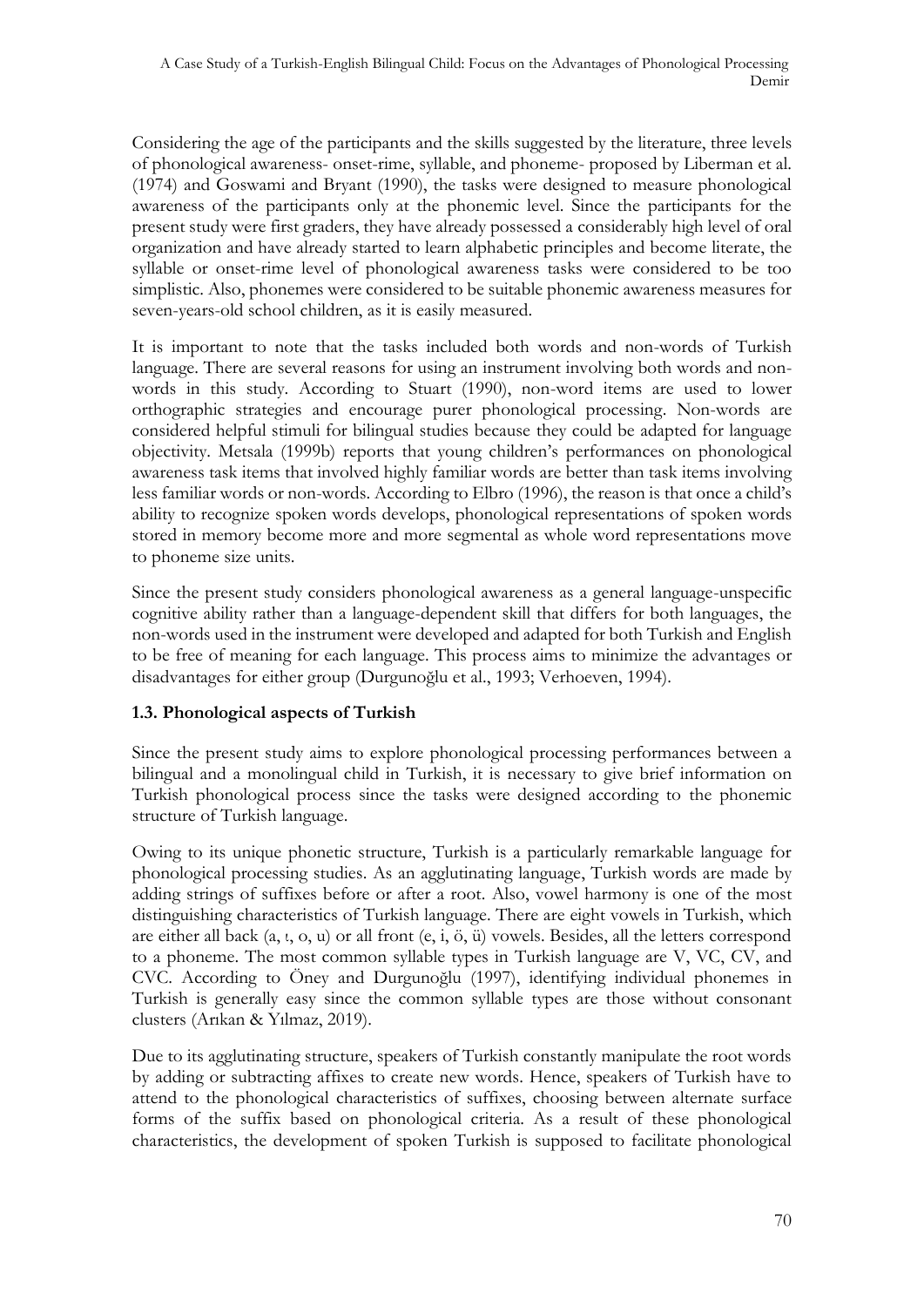awareness development earlier when compared to spoken English (Durgunoğlu & Öney, 1999).

Since phonemic awareness is an essential constituent of phonological awareness and Turkish promotes phonological awareness abilities in young children (Durgunoğlu & Öney, 1999), it was estimated that Turkish-English bilingual child would have a bilingual advantage on phonological processing tasks compared to the monolingual Turkish participant.

# **1.4. Aim of the study**

As already have been explained in the previous sections, as an early stage of language processing, phonological awareness can be an indicator of later language development in children. However, how language processing takes place for bilinguals is not clearly explained. So, the main focus of this study is to explore whether a bilingual advantage exists in phonological processing or not, so that we could provide evidence about the way new readers learn and the way the language instruction works for bilingual children.

This study aims to investigate the bilingual language processing advantage of a seven years old early bilingual by comparing her phonological processing capacity with a seven years old monolingual child, assuming that there would be a bilingual advantage in achieving certain phonological processing tasks. The present study addresses the following research question:

Is there a bilingual advantage for phonological processing of a Turkish-English bilingual child over a monolingual Turkish child?

# **2. Method**

# **2.1. Research Design**

As a case study, this study is based on the comparison of the phonological processing performances of a bilingual and a monolingual child. As a research methodology, case studies aim to generalize the findings of intensive and systematic investigations about a person, a group of people. The researchers examine in-depth data gathered from various sources such as interviews, observations, and test scores (Duff, 2014). Case studies offer advantages when researchers need detailed understanding of a single phenomenon in order to make assumptions for other similar cases (Merriam, 2001). More specifically, case studies of individual language learners are reported as valuable owing to their potential to illustrate issues related with learning and using languages (Duff, 2008). Although generally associated with qualitative research, case studies can be used in quantitative studies by observing the natural changes in the learner's behavior or knowledge rather than providing experimental treatments or interventions (Duff, 2014).

#### **2.2. Participants and their language backgrounds**

Participants of this study are a seven years old Turkish-English bilingual child and a seven years old Turkish monolingual child. The bilingual participant was born to Turkish parents who were researchers and doing Ph.D. in Florida, the USA. Her exposure to English started right after her birth through media (television, radio etc.) and by the nursing staff at the hospital. Additionally, her native speaker babysitter took care of her during the weekdays for three years. She was also exposed to Turkish language as her parents used Turkish to communicate with each other and with other Turkish people. After 5-years of exposure to both English and Turkish in the USA, the family turned back to Turkey. The data was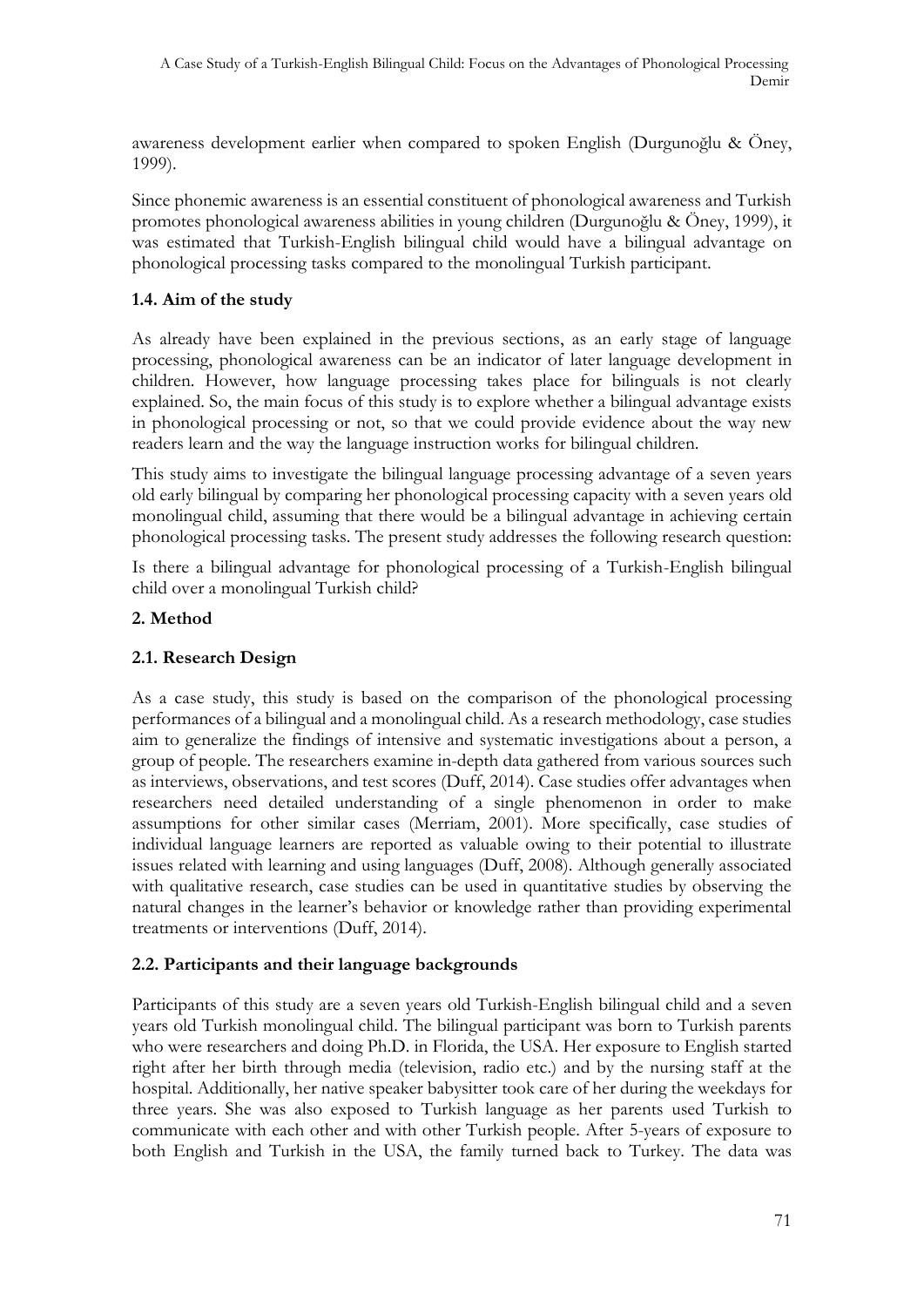collected after three years of residence in Turkey, and the participant was a first-grade student in a state primary school receiving English classes from private courses only.

The Turkish-monolingual participant is a seven years old Turkish child of bilingual Turkish native speakers. She had no formal exposure to English, as reported by her parents. Also, she had never been abroad or never lived in a setting where another language is spoken. Upon the information provided by the parents, this participant was considered as bilingual.

# **2.3. The Instrument**

Phonological awareness can be measured by using a variety of tests and activities (Bialystok, 2003; Lafrance & Gottardo, 2005). Although there are numerous standardized tests of phonological awareness tasks at the phoneme level, there is no standardized test for the Turkish context. So, the present study utilized a test including tasks developed by the researcher himself.

When developing the items for each task, the variety of vowels and consonants was taken into consideration in order to measure as many phonemes as possible in Turkish. Repetitions were avoided. Moreover, consonant clusters and phonemes which are not common in Turkish were removed (Öney & Durgunoğlu, 1997).

To ensure construct validity, an item pool of non-words for each task was developed and sent to two experts holding Ph.D. in applied linguistics. Upon the feedback and suggestions received from the experts, the items were revised and the test was finalized.

| <b>Tasks</b>            | <b>Examples</b>                                                              | <b>Studies</b>                                                                  |
|-------------------------|------------------------------------------------------------------------------|---------------------------------------------------------------------------------|
| Initial and Final       | -Say coat.                                                                   | Durgunoğlu & Öney, 1999;<br>Hulme et al., 2002;                                 |
| Phoneme deletion        | -Now pronounce it without $/k/$                                              | Schatschneideret al., 1999;<br>Carlisle et al., 1999.                           |
| Phoneme detection       | -Which of the following word sounds<br>different?<br>bed-bus-chair-ball      | Torgesen & Bryant, 1994;<br>Stahl & Murray, 1994;<br>Lafrance & Gottardo, 2005. |
| Phoneme<br>substitution | -Say <i>hat</i> . Now say it again but instead of<br>$\alpha$ use $\sqrt{I}$ | Rosner, 1999; Stanovich et al.,<br>1984; Bialystok, 2003.                       |

Table 1.

The instrument included four different tasks; final phoneme deletion task, initial phoneme deletion task, phoneme detection task, and phoneme substitution task. There were fifteen items for each section. Each activity consisted of eight words and seven non-words for the participants to manipulate. The dictionary of the Turkish Language Association (TLA) was used to specify the words. Moreover, TLA and the Thesaurus dictionaries were used to make sure the non-words have no meanings in either language.

For final phoneme deletion, initial phoneme deletion, phoneme detection, item structures followed a consonant-vowel-consonant (CVC) sequence. Exceptionally, a CVCV sequence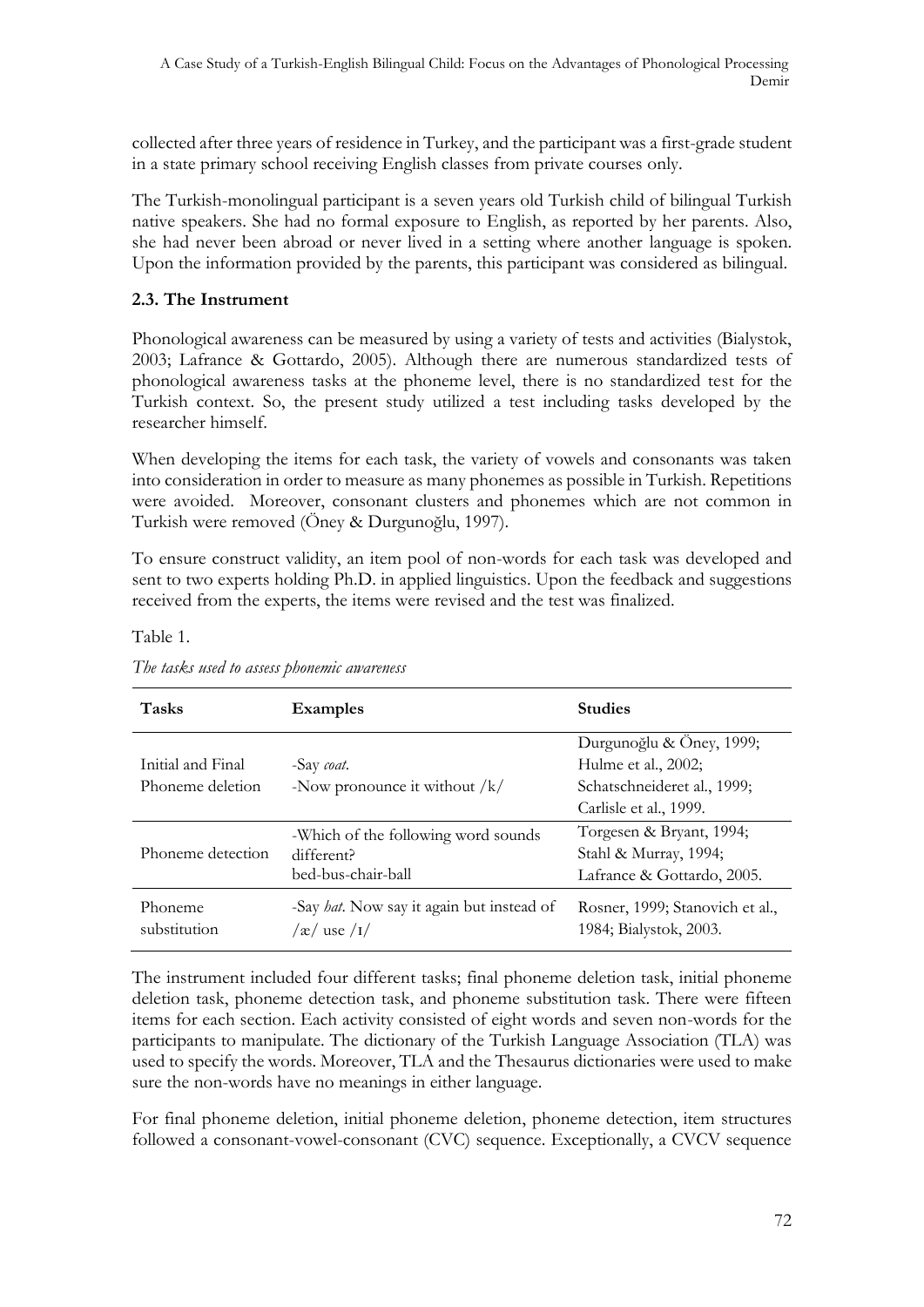was used for the phoneme substitution task in order to make the activity appropriate for the participants' age level.

# **2.4. Procedures for Data Collection**

The tasks were administered individually to each child in a meeting room in their school by the participants' class teacher. During the sessions, the researcher controlled and observed the procedures. All the tests were given orally. The instructions were in Turkish. After the description of the task and three practice trials for each category, the children were given 15 items for each task. Each session lasted about 15 minutes and was audio recorded for further analysis.

The first task required deleting final phonemes. The teacher asked the participants to repeat the given item without using the final phoneme.

E.g., T**eacher:** Can you say me **cep** without using /**p**/ (The participants are supposed to say /**ce**/)

The next task required deleting the initial phoneme of the items.

E.g., **Teacher:** Can you say me **kar** without using /**k**/? (The participants are supposed to say */***ar***/)*

In the third task, the participants were asked to point out which of the three words sounded differently.

E.g., **Teacher:** I will read you three words. Which one sounds different?

**top-tas-kil** (The participants are supposed to choose **kil***)*

And for the last task, the participants were asked to substitute the initial phoneme of the items with the given phoneme.

E.g., **Teacher:** I will read you a word. Can you change the initial phoneme of it with the one I will tell you? **kaya** /**m**/ (The participants are supposed to say **maya***)*

#### **3. Findings**

Table 2 exhibits the performance scores and the percentages of each child from each task. If the number of participants for each group was higher, some more detailed statistical processes could have been carried out. However, as a case study, the present study presents two children's performances by counting each correct answer as one point and calculates the percentages, respectively.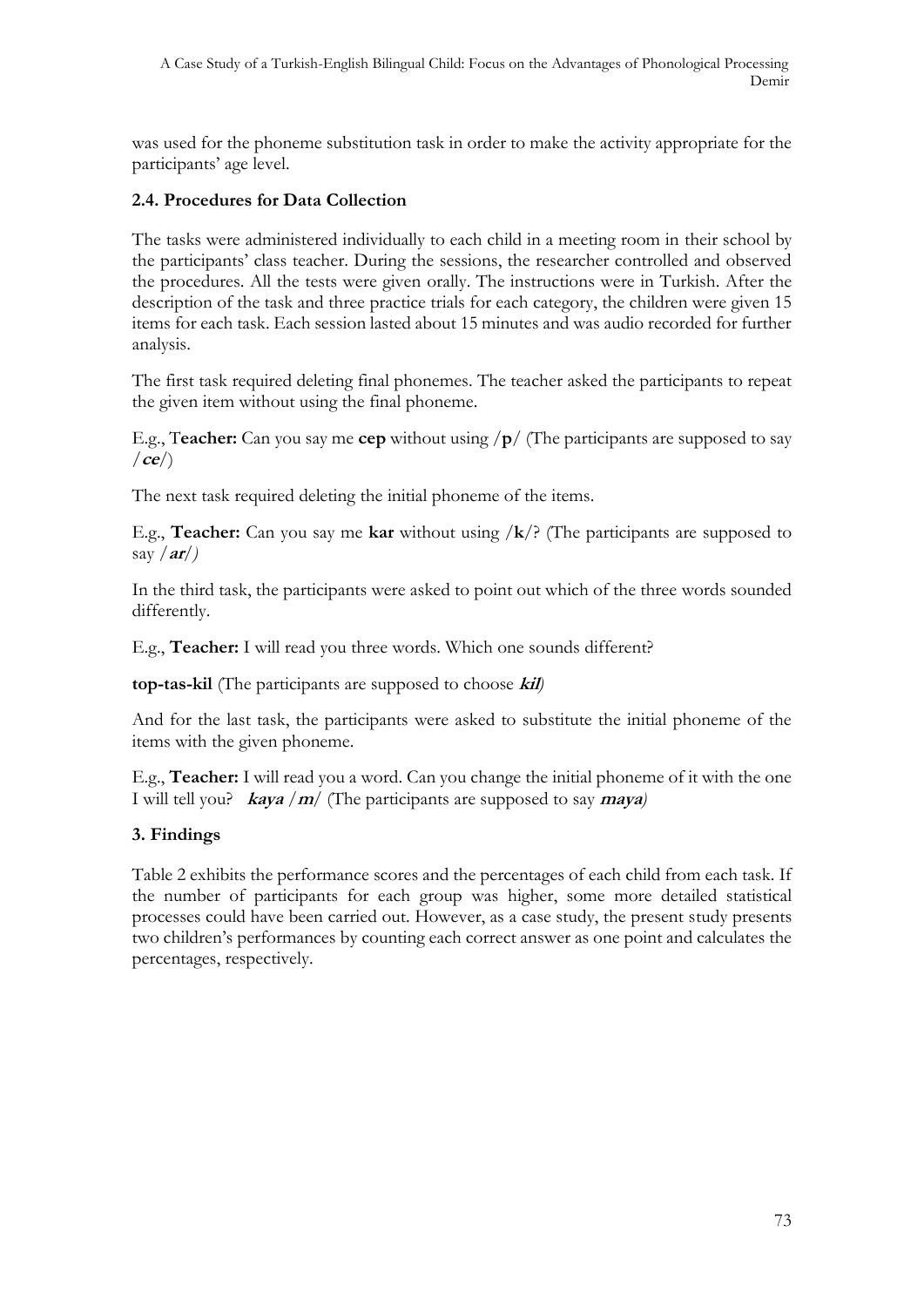|                 |             | Words<br>Score | Words<br>$\frac{0}{0}$ | Non-<br>words<br>Score | Non-<br>words<br>$\frac{0}{0}$ | Total<br>Score | Total<br>$\frac{0}{0}$ |
|-----------------|-------------|----------------|------------------------|------------------------|--------------------------------|----------------|------------------------|
| Final phoneme   | Monolingual | 7/8            | 87                     | 7/7                    | 100                            | 14/15          | 93                     |
| deletion        | Bilingual   | 8/8            | 100                    | 7/7                    | 100                            | 15/15          | 100                    |
| Initial phoneme | Monolingual | 5/8            | 62                     | 5/7                    | 71                             | 10/15          | 66                     |
| deletion        | Bilingual   | 7/8            | 87                     | 5/7                    | 71                             | 12/15          | 80                     |
| Phoneme         | Monolingual | 6/8            | 75                     | 4/7                    | 57                             | 10/15          | 66                     |
| detection       | Bilingual   | 7/8            | 87                     | 6/7                    | 85                             | 13/15          | 86                     |
| Phoneme         | Monolingual | 6/8            | 75                     | 5/7                    | 71                             | 11/15          | 73                     |
| substitution    | Bilingual   | 6/8            | 75                     | 5/7                    | 71                             | 11/15          | 73                     |

#### Table 2.

| Scores and percentage distribution of the tasks |  |  |  |
|-------------------------------------------------|--|--|--|
|-------------------------------------------------|--|--|--|

The analysis of data revealed a number of findings. Considering the overall results, the bilingual child scored higher than the monolingual child in final phoneme deletion (100%, 93%), initial phoneme deletion (80%, 66%), and phoneme detection (86%, 66%) tasks. On the other hand, both monolingual and bilingual child performed the same in phoneme substitution task (73%, 73%). So, the overall analysis presents a bilingual advantage for three tasks. Apparently, for initial phoneme deletion (80%, 66%) and phoneme detection (86%, 66%) tasks, the bilingual participant's performance was considerably higher than her monolingual counterpart.

Considering the results of words and non-words comparison, the bilingual participant's score is 25% higher than the monolingual participant for words in the initial phoneme deletion task (87%, 62%). Also, Table 2 reveals a meaningful difference for non-word scores of the participants. Bilingual participant's score is 28% higher than the monolingual participant for non-words in phoneme detection task (85%, 57%).

# **4. Discussion and Conclusion**

The debate on bilingual advantage on linguistic processing has been supported by evidence in terms of both advantages and disadvantages by a large body of research. However, considering the results of the present study, it is possible to say that the bilingual participant performed better than the monolingual participant in phonemic tasks. This finding is supported by some studies which were carried out with Turkish bilinguals. In a study carried out with the participation of Turkish-Dutch early bilinguals, Verhoeven (2007) reported Turkish bilinguals as better performers on phonological measures. Parallel to the findings of the present study, Limbird (2006) also reported bilingual advantage on phonological awareness tasks in a study on phonological processing among bilingual Turkish children born and grew up in Germany. Additionally, Durgunoğlu and Öney (1999) concluded their study by stating that the Turkish bilingual participants revealed considerably better performance in manipulating both syllables and final phonemes, thus reflecting the salient aspects of the Turkish language. Hopp et al. (2019) found positive effects of bilingualism for early foreign language learning and reported proficiency in the majority language as a significant predictor of English vocabulary suggesting a bilingual advantage.

On the other hand, some other studies reported no specific bilingual effect for phonological processing. Bialystok et al. (2003) reported no advantage for a phoneme substitution task for French-English bilinguals. Likewise, Dodd et al. (2008) provided evidence for equivalent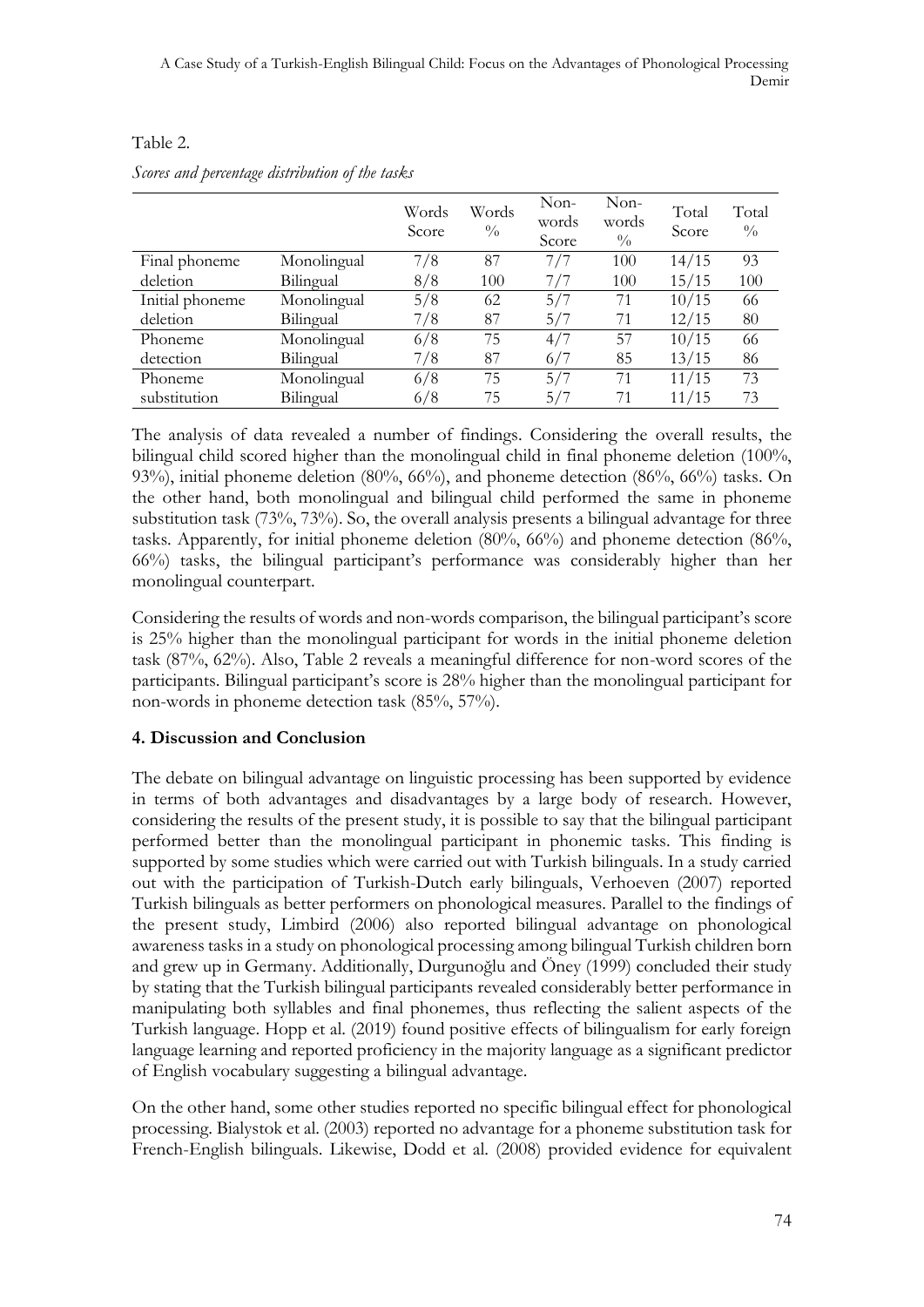performance for Cantonese-English bilinguals on phonological awareness tasks. More interestingly, in the same study, Dodd et al. also reported a monolingual advantage for Putonghua-speaking bilinguals for the phoneme detection task. Hence, as Barac et al. (2014) suggested, the factors contributing to mixed results might be explained by multiple variables related to the bilinguals' development of phonological awareness skills such as crosslinguistic transfer, children's brain development, memory development, and other neuropsychological aspects shaping their cognitive development (Incera, 2018).

With reference to the arguments considering the possible effects of multiple variables, much of the research postulated similar concerns for explaining the mixed results for bilingual language processing. According to Bialystok (2007), although there is some advantage to bilingual children in learning about the sound structure of spoken language, the advantage diminishes as the child gets older, different tasks are used, and the different language pairs are compared. Similarly, as to Elbro et al. (1998), phonological awareness is likely to emerge from more than one source. Basic language development, quality of phonological representations that underline spoken language experiences, reading and spelling instruction may help a children's ability to manipulate linguistic units of a spoken language.

As discussed above, the inconsistent findings of the studies focusing on the bilingual advantage in phonological awareness suggest that although extensively studied, more research is needed to generalize a bilingual advantage on monolinguals concerning different language combinations (Barac et al., 2014). Owing to the reason that early phonological processing capacity might be a predictor of further academic and cognitive abilities such as early reading development and early literacy skills (Ibrahim et al., 2007; Dixon, 2010, Quinn et al., 2015), listening comprehension performance (Sebastián-Gallés & Bosch, 2005), school readiness and further academic achievement (Kang, 2012), the need for further research is crucial to be able to make clear explanations about early phonological awareness.

It is necessary to underline that besides having access to the phonological structure of two languages, other factors such as the similarity of the sound structure of the two languages might be another factor to change the results. Also, the language used during implementation of the tasks and language proficiency of the participants in each language can be considered among other factors that affect success in phonological awareness tasks (Bialystok et al., 2003). Besides, as suggested by Ulum (2020), bilingualism facilitates the acquisition of a third language since the already possessed languages provide an advantage in acquiring a new language.

This study has a number of limitations. First, this study revealed the findings of one bilingual and one monolingual child comparison. However, including more number of participants from both groups might reveal detailed findings. The second limitation of the study is to do with the contextual variability of the participants. In other words, in order to investigate the bilingual effect on phonological awareness, further studies should focus on controlling various factors other than just utilizing data collection tasks. Further studies should define the individual experiences in detail for more accurate comparisons, including the participants' age, gender, language level and type of bilingualism, and other variables related to their bilingual experiences (Kuo et al., 2016). Also, to overcome methodological weaknesses and get more detailed and accurate results, other measures of onset-rime, such as rhyme identity and syllable awareness tasks, could be administered to more number of participants (Barac et al., 2014).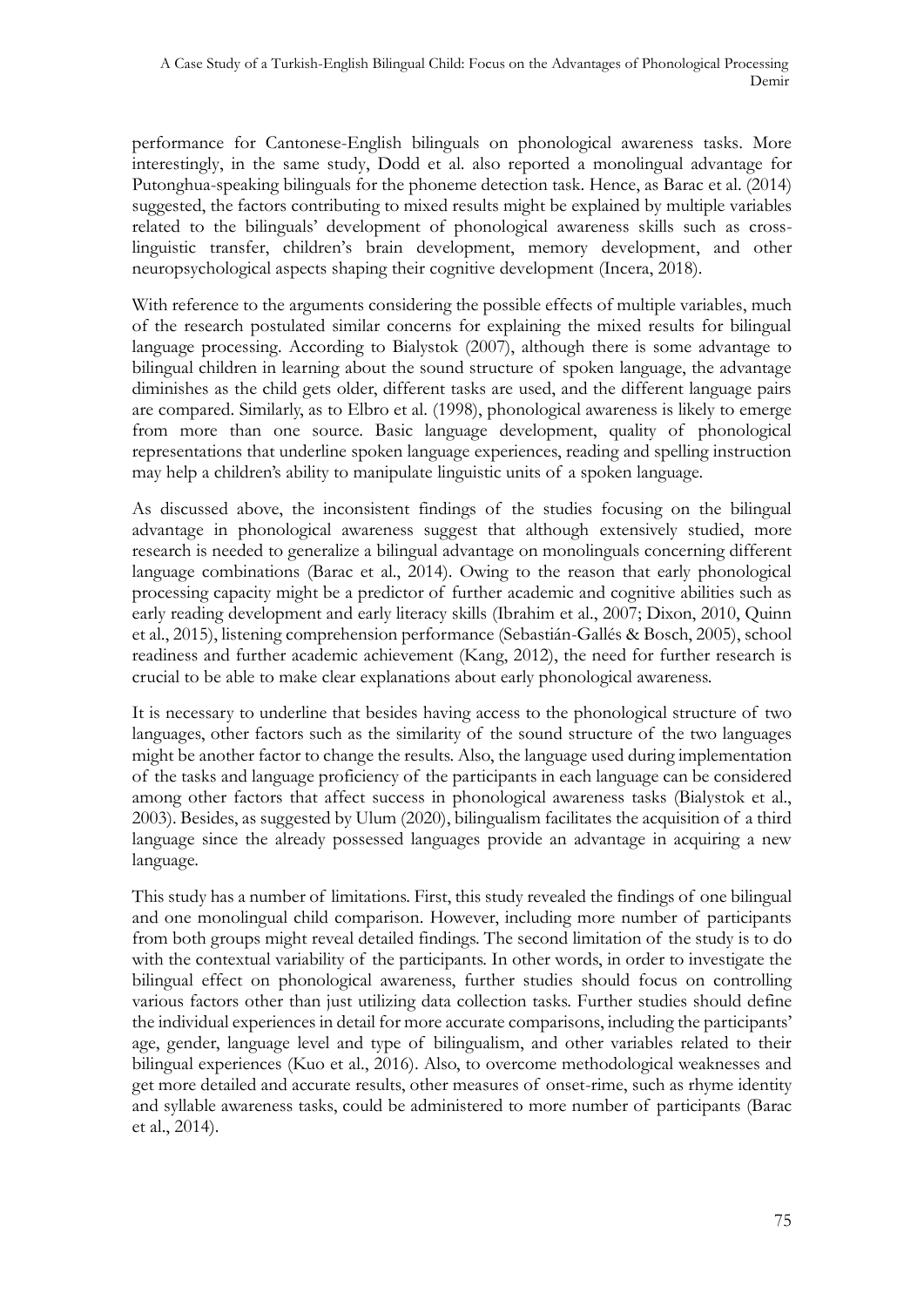To conclude, by comparing phonological processing performances of one bilingual and one monolingual child, this study provided evidence for the effect of bilingualism. However, some studies revealed equivalent performances for some phonemic processing tasks, a large body of research points out a bilingual advantage in phonological awareness performance when variables such as socio-cultural and cognitive background are controlled. Further research comparing bilingual and monolingual language processing should explain the cognitive mechanisms actively involved during language processing to better understand the facts that underlie the bilingual advantage.

#### **Note on Ethical Issues**

The author confirms that the study does not need ethics committee approval since the data was collected before 2018.

#### **References**

- Adams, M. (1990). *Beginning to read: Thinking and learning about print*. Cambridge, MA: MIT Press.
- Anderson, J. A. E., Hawrylewicz, K., & Bialystok, E. (2018a). Who is bilingual? Snapshots across the lifespan. *Bilingualism: Language and Cognition, 23*(5), 929-937.
- Arıkan, A., & Yılmaz, A. (2019). Pre-service English language teachers' problematic sounds. *International e-Journal of Educational Studies, 4*(7), 1-26.
- Barac, R., Bialystok, E., Castro, D. C., & Sanchez, M. (2014). The cognitive development of young dual language learners: A critical review. *Early Childhood Research Quarterly*, *29*, 699-714.
- Ben-Zeev, S. (1977). The influence of bilingualism on cognitive strategy and cognitive development. *Child Development*, *48*, 1009-1018.
- Bhatia, T. K., & Ritchie, W. C. (2012). *The handbook of bilingualism and multilingualism*. Oxford: Wiley-Blackwell.
- Bialystok, E. (2021). Bilingualism: Pathway to cognitive reserve. *Trends in Cognitive Science, 25*(5),355-364.
- Bialystok, E. (2001). *Language, literacy, and cognition*. Cambridge: Cambridge University Press.
- Bialystok, E. (1986). Factors in the growth of linguistic awareness. *Child Development*, *57*, 3- 22.
- Bialystok, E. (1988). Levels of bilingualism and levels of linguistic awareness. *Developmental Psychology*, *24*, 560-567.
- Bialystok, E. (1991). Letters, sounds, and symbols: Changes in children's understanding of written language. *Applied Psycholinguistics*, *12*, 75-89.
- Bialystok, E. (1995). Making concepts of print symbolic: Understanding how writing represents language. *First Language*, *15*, 317-338.
- Bialystok, E. (1997). Effects of bilingualism and biliteracy on children's emerging concepts of print. *Developmental Psychology*, *33*, 429-440.
- Bialystok, E. (1999). Cognitive complexity and attentional control in the bilingual mind. *Child Development, 70*, 636-644.
- Bialystok, E. (2001). *Bilingualism in development: Language, literacy, and cognition.* Cambridge: Cambridge University Press.
- Bialystok, E. (2007). *Acquisition of literacy in bilingual children*: A framework for research. *Language Learning*, *57*, 45-77.
- Bialystok, E. (2017). The bilingual adaptation: How minds accommodate experience. *Psychological Bulletin, 143*, 233-262.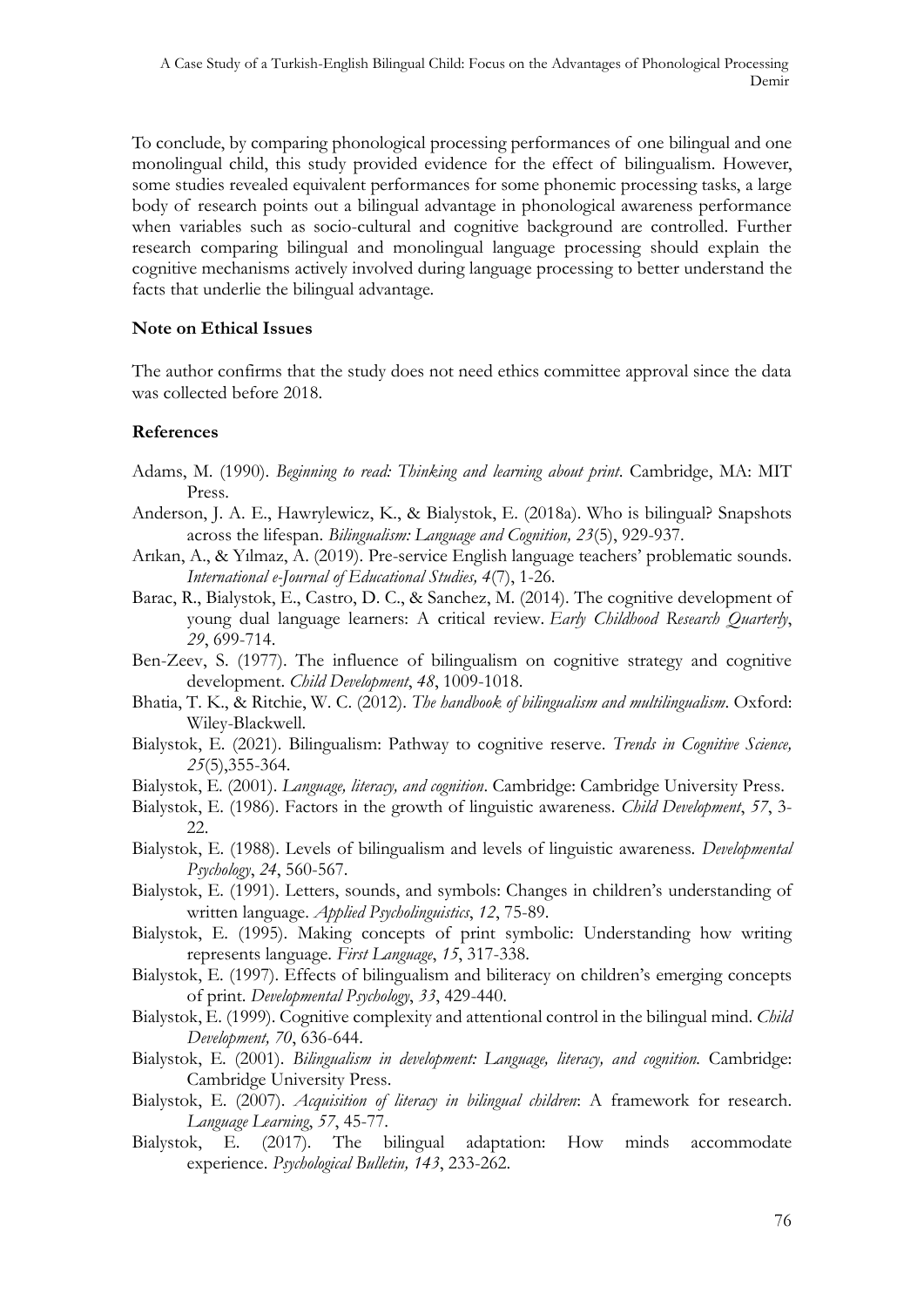- Bialystok, E., Majumder, S., & Martin, M. M. (2003). Developing phonological awareness: Is there a bilingual advantage? *Applied Psycholinguistics*, *24*, 27-44.
- Bowey, J., Cain, M., & Ryan, S. (1992). A reading-level design study of phonological skills underlying fourth-grade children's word reading difficulties. *Child Development*, *63*, 999-1011.
- Bright, P., & Filippi, R. (2019). Editorial: perspectives on the "bilingual advantage": Challenges and opportunities. *Frontiers in Psychology, 10*, 1346.
- Bruck, M., & Genesee, F. (1995). Phonological awareness in young second-language learners. *Journal of Child Language*, *22*, 307-324.
- Campbell, R., & Sais, E. (1995). Accelerated metalinguistic (phonological) awareness in bilingual children. *British Journal of Developmental Psychology*, *13*, 61-68.
- Carlisle, J. F., Beeman, M., Davis, L. H., & Spharim, G. (1999). Relationship of metalinguistic capabilities and reading achievement for children who are becoming bilingual. *Applied Psycholinguistics*, *20*, 459-478.
- Cummins, J. (1979). Linguistic interdependence and the educational development of bilingual children. *Review of Educational Research, 49*, 222-251.
- Cummins, J. (1989). Language and literacy acquisition in bilingual contexts. *Journal of Multilingual and Multicultural Development*, *10*, 17-31.
- Diaz, R. M., & Klinger, C. (1991). Towards an explanatory model of the interaction between bilingualism and cognitive development. In E. Bialystok (Ed.), *Language processing in bilingual children* (pp. 135-145). Cambridge: Cambridge University Press.
- Dixon, L. Q. (2010). The importance of phonological awareness for the development of early English reading skills among bilingual Singaporean kindergartners. *International Journal of Bilingual Education and Bilingualism*, *13*(6), 723-738.
- Dodd, B. J., So, L. K. H., & Lam, K. K. C. (2008). Bilingualism and learning: The effect of language pair on phonological awareness abilities. *Australian Journal of Learning Difficulties, 13*(2), 99-113.
- Döpke, S. (1996). The weaker language in simultaneous bilingualism: Why it is not like L2. Unpublished manuscript. Melbourne: Monash University.
- Duff, P. (2008). *Case study research in applied linguistics.* New York: Lawrence Erlbaum/Taylor & Francis.
- Duff, P. (2014). Case study research on language learning and use. *Annual Review of Applied Linguistics. 34,* 233-255.
- Durgunoğlu, A. Y. & Öney, B. (1999). A crosslinguistic comparison of phonological awareness and word recognition, *Reading and Writing: An Interdisciplinary Journal, 11,*  281-299.
- Durgunoğlu, A. Y., & Öney, B (1995). Cross-linguistic transfer in literacy development and implications for language learners. *Annals of Dyslexia*, *52*, 281-299.
- Durgunoğlu, A. Y., Nagy, W. E., & Hancin-Bhatt, B. (1993). Cross language transfer of phonological awareness. *Journal of Educational Psychology*, *85*, 453-465.
- Edele, A., Kempert, S., & Schotte, K. (2018). Does competent bilingualism entail advantages for the third language learning of immigrant students? *Learning and Instruction*, *58*, 232- 244.
- Elbro, C. (1996). Early linguistic abilities and reading development: A review and a hypothesis. *Reading and Writing: An Interdisciplinary Journal, 8*, 453-485.
- Elbro, C., Borstrom, I., & Petersen, D. K. (1998). Predicting dyslexia from kindergarten: The importance of distinctness of phonological representations of lexical items. *Reading Research Quarterly*, *33*, 36-60.
- Gillon, G. T. (2004). *Phonological awareness: From research to practice.* New York: Guilford Press.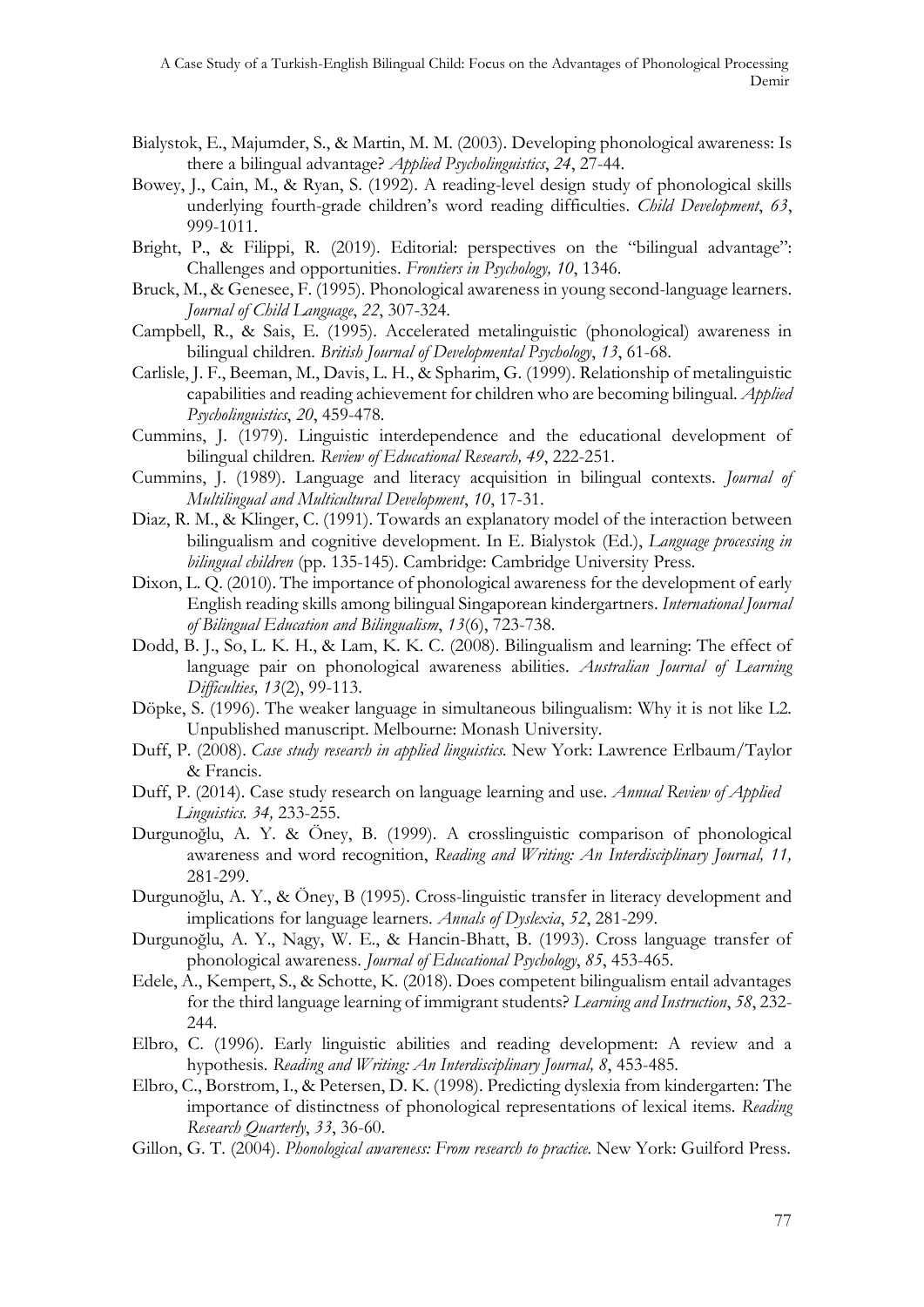- Goldsworthy, C. (2001). *Sourcebook of phonological awareness training: Children's core literature*. San Diego, CA: Singular.
- Goetz, P. J. (2003). The effects of bilingualism on theory of mind development. *Bilingualism: Language and Cognition*, *6*(1), 1-15
- Goswami. U., & Bryant, P. E. (1990). *Phonological skills and learning to read.* Hillsdale, NJ: Erlbaum.
- Grosjean, F. (1998). Studying bilinguals: methodological and conceptual issues. *Bilingual Language Cognition*, *1*, 131-149.
- Grosjean, F. (2010). *Bilingual: Life and reality*. Cambridge, Mass: Harvard University Press.
- Hakuta, K., & Diaz, R. (1985). The relationship between degree of bilingualism and cognitive ability: a critical discussion and some new longitudinal data. In K. E. Nelson (Ed.), *Children's language, Volume 5* (pp. 319-344). Hillsdale, N. J.: Lawrence Erlbaum Associates.
- Hopp, H., Vogelbacher, M., Kieseier, T., & Thoma, D. (2019). Bilingual advantages in early foreign language learning: effects of the minority and the majority language. *Learning Instruction*, *61*, 9-110.
- Hulme, C. (2002*).* Phonemes, rimes and the mechanisms of early reading. *Journal of Experimental Child Psychology, 82*, 58-64.
- Hulme, C., Hatcher, P. J., Nation, K., Brown, A., Adams, J., & Stuart, G. (2002). Phoneme awareness is a better predictor of early reading skill than onset-rime awareness. *Journal of Experimental Child Psychology, 82*, 2-28.
- Ibrahim, R., Eviatar, Z., & Aharon-Peretz, J. (2007). Metalinguistic awareness and reading performance: A cross language comparison. *Journal of Psycholinguistic Research*, *36*(4), 297-317.
- Inceçay, G. & Soruç, A. (2013). The role of oral language proficiency in phonological awareness of early bilinguals. *Novitas-ROYAL (Research on Youth and Language)*, *7*(2), 106-116.
- Incera, S. (2018). Measuring the timing of the bilingual advantage. *Frontiers in Psychology,* 1- 9*,* 1983. doi: 10.3389/fpsyg.2018.01983
- Kang, J. Y. (2012). Do bilingual children possess better phonological awareness? Investigation of Korean monolingual and Korean-English bilingual children. *Reading and Writing, 25*, 411-431.
- Kuo, L. J., Uchikoshi, Y., Kim, T. J., & Yang, X. (2016). Bilingualism and phonological awareness: Re-examining theories of cross-language transfer and structural sensitivity. *Contemporary Educational Psychology, 46*, 1-9.
- Lafrance, A., & Gottardo, A. (2005). Longitudinal study of phonological processing skills and reading in bilingual children. *Applied Psycholinguistics*, *26*(4), 559-578.
- Leseman, P. P. M. (2000). Bilingual vocabulary development of Turkish preschoolers in the Netherlands. *Journal of Multilingual and Multicultural Development, 21*(2), 93-112.
- Liberman, I., Shankweiler, D., Fischer, W., & Carter, B. (1974). Explicit syllable and phoneme segmentation in the young child. *Journal of Experimental Child Psychology*, *18*, 201-212.
- Limbird, C. (2006). *Phonological processing, verbal abilities, and second language literacy development among bilingual Turkish children in Germany*. Dissertation, Freie Universität Berlin.
- Lindholm-Leary, K. J. (2001). *Dual language education*. Avon, England: Multilingual Matters.
- Lonigan, C. J. (2007). Vocabulary development and the development of phonological awareness skills in preschool children. In R. K. Wagner, A. E. Muse, & K. R. Tannenbaum (Eds.), *Vocabulary acquisition: Implications for reading comprehension* (pp. 15- 31). New York: Guilford Press.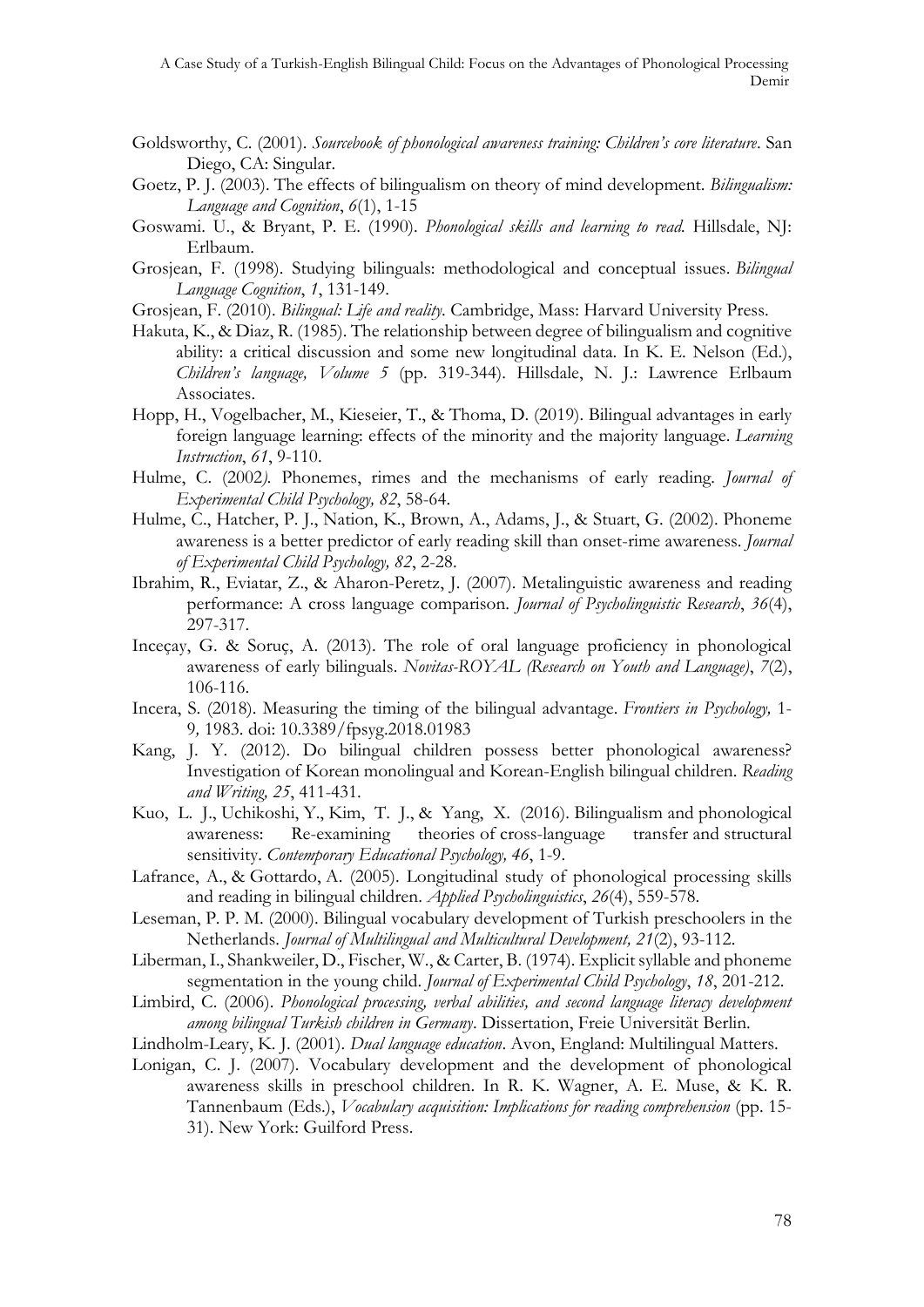- Maluch, J. T., & Kempert, S. (2017). Bilingual profiles and third language learning: The effects of the manner of learning, sequence of bilingual acquisition, and language use practices. *International Journal of Bilingual Education and Bilingualism, 35*(2),1-13.
- Mann V.A. (1991). Phonological awareness and early reading ability: One perspective. In D. J. Sawyer & B. J. Fox (Eds.), *Phonological awareness in reading. The evolution of current perspectives* (pp. 191-215). New York: Springer-Verlag.
- McBride-Chang, C., & Chang, L. (1995). Memory, print exposure, and metacognition: Components of reading in Chinese children. *International Journal of Psychology*, *30*, 607- 616.
- Metsala, J. L. (1999b). Young children's phonological awareness and non-word repetition as a function of vocabulary development. *Journal of Educational Psychology*, *91*, 3-19.
- Öney, B., & Durgunoğlu, A. (1997). Beginning to read in Turkish: A phonologically transparent orthography. *Applied Psycholinguistics*, *18,* 1-15.
- Perfetti, C. A. (1991). Representations and awareness in the acquisition of reading competence. In L. Rieben & C. A. Perfetti (Eds.), *Learning to read: Basic research and its implications* (pp. 33-44). Hillsdale, NJ: Lawrence Erlbaum.
- Phillips, B. M., Clancy-Menchetti, J., & Lonigan, C. J. (2008). Successful phonological awareness instruction with preschool children: Lessons from the classroom. *Topics in Early Childhood Special Education*, *28*, 3-17.
- Quinn, J.M., Spencer, M., & Wagner, R. (2015). Individual differences in phonological awareness and their role in learning to read. In P. Afflerbach (Ed.), *Handbook of individual differences in reading: Reader, text, and context* (pp. 821-848). New York, NY: Routledge.
- Rubin, D. L., & Turner, L. J. (1989). Linguistic awareness skills in grade one children in a French immersion setting. *Reading and Writing*, *1*, 73-86.
- Sebastián-Gallés, N., & Bosch, L. (2005). *Phonology and bilingualism.* In J. F. Kroll & A. M. B. de Groot (Eds.), *Handbook of bilingualism: Psycholinguistic approaches* (pp. 68-87). Oxford: Oxford University Press.
- Smith, S., Leon Guerrero, S., Surrain, S., & Luk, G. (2021). Phonetic discrimination, phonological awareness, and pre-literacy skills in Spanish-English dual language preschoolers. *Journal of Child Language,* 1-34. [doi: 10.1017/S0305000920000768](http://doi.org/10.1017/S0305000920000768)
- Stanovich, K. E., Cunningham, A. E., & Cramer, B. B. (1984). Assessing phonological awareness in kindergarten children: Issues of task comparability. *Journal of Experimental Child Psychology*, *38*, 175-190.
- Schatschneider, C., Francis D. J., Foorman, B. R., Fletcher J. M., & Mehta P. (1999). The dimensionality of phonological awareness: An application of item response theory. *Journal of Educational Psychology, 91*, 439-449.
- Sodoro, J., Allinder, R. M., & Rankin-Erickson, J. L. (2002). Assessment of phonological awareness: Review of methods and tools. *Educational Psychology Review, 14*(3), 223-260.
- Stahl, S. A., & Murray, B. A. (1994). Defining phonological awareness and its relationship to early reading. *Journal of Educational Psychology*, *86*, 221-234.
- Stuart, M. (1990). Processing strategies in a phoneme deletion task. *The Quarterly Journal of Experimental Psychology Section A*, *42*(2), 305-327.
- Torgesen, J. K., & Bryant, B. R. (1994). *Phonological awareness training for reading kit*. Austin, TX: Pro-Ed.
- Ulum, Ö. G. (2020). The role of bilingualism in acquiring a foreign language. *Uluslararası Türkçe Edebiyat Kültür Eğitim Dergisi*, *9*(3), 1209-1215.
- Verhoeven, L. (1994). Transfer in bilingual development: The linguistic interdependence hypothesis revisited. *Language Learning*, *44*, 381-415.